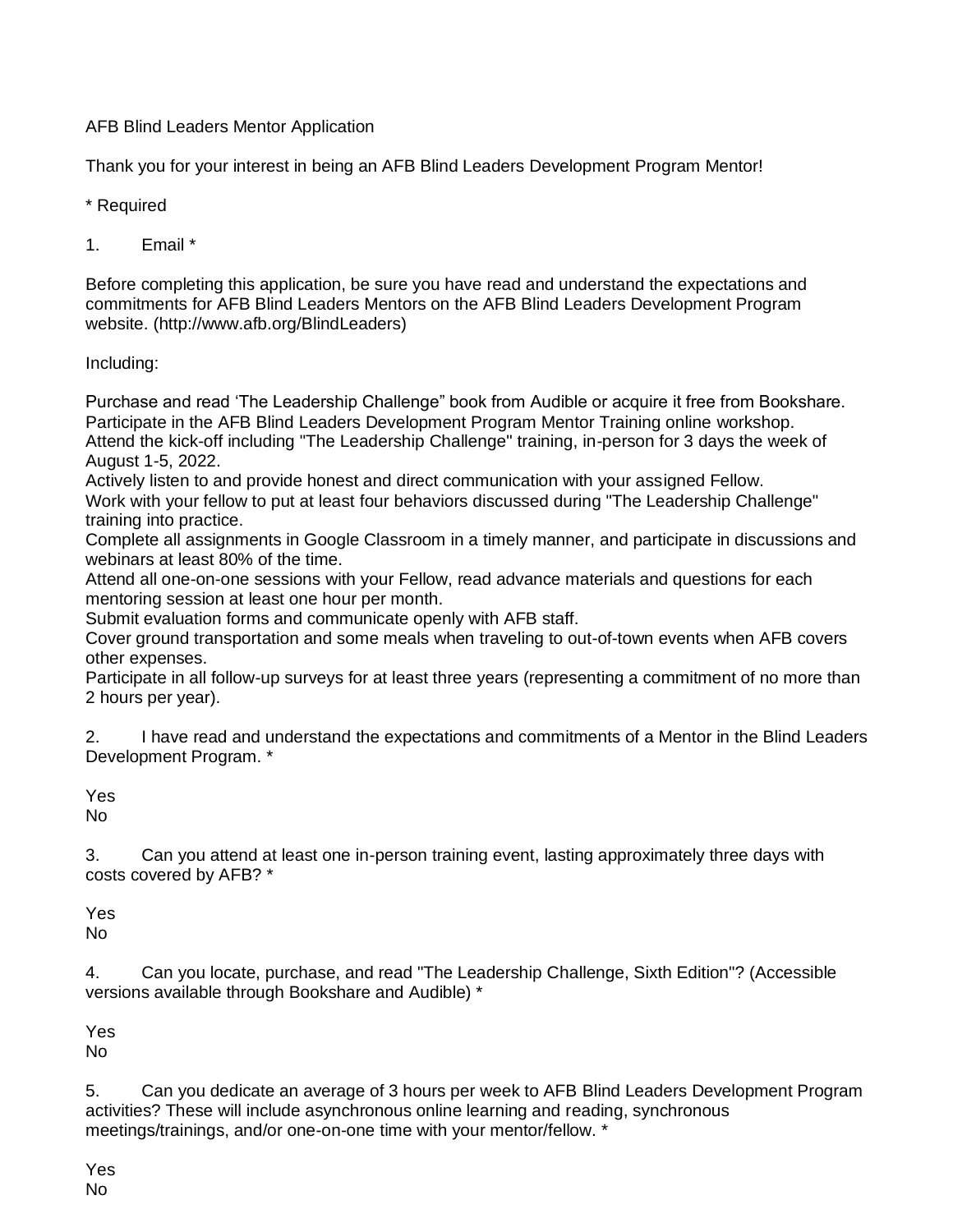AFB Blind Leaders

Mentor Application

Throughout this application process, if you have any questions email BlindLeaders@afb.org and allow 48 hours for a response.

### Demographic Questions

One of the goals of the AFB Blind Leaders Development Program is to select a diverse group of established leaders who are blind or have low vision and who will bring a variety of perspectives and experiences to the program as mentors. We hope to leverage this diversity, thereby enriching the program and empowering all participants with increased understanding and awareness of the perspectives of others.

In this section, we gather demographic information so that we may contact you in a variety of ways as well as to ensure the group of participants is as diverse as possible.

Please note that AFB is committed to protecting your privacy. Only approved AFB staff will have access to your full application.

- 6. What is your full name as it appears on government issued ID (to be used for travel purposes)?\*
- 7. What name do you prefer to be called (first or nickname)? \*
- 8. What is the email address you check most frequently? \*
- 9. What is your preferred phone number? (enter 10 digits with no spaces or dashes) \*

### Mailing Address

What is your mailing address? If selected, we will mail you a program welcome packet.

- 10. Address Line 1 \*
- 11. Address Line 2
- 12. City \*
- 13. State \*
- 14. Zip \*
- 15. In what time zone are you located? \*

Eastern **Central Mountain** Arizona **Pacific** Alaska Hawaii-Aleutian

16. AFB staff and your assigned Fellow will primarily use your email address to contact you. If we need to contact you in another way, how do you prefer to be contacted? \*

Text me on my phone Call me on my phone Both of these are OK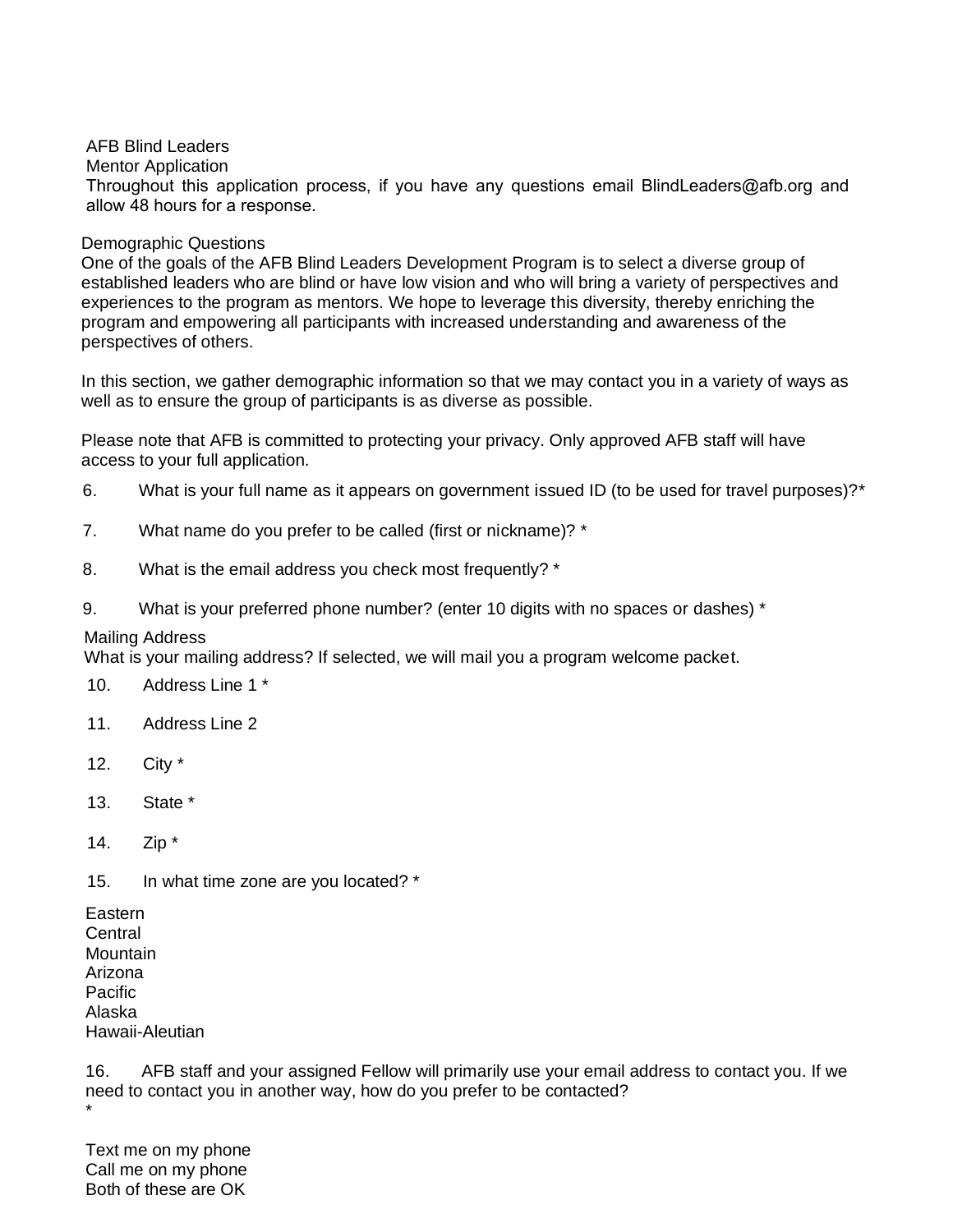17. When is it best to communicate with you? Please select all that apply. \*

On weekdays, during daytime hours On weekdays, during evening hours On weekends I have no preference

- 18. Please share any additional details about how best to contact and communicate with you.
- 19. What will your age be on July 1, 2022? \*
- 20. What is your gender identity? The term "cisgender" means the gender assigned to you at birth. \*

Cisgender female/woman Cisgender male/man GenderQueer, Gender-Nonbinary, or Gender Fluid Transgender female/woman Transgender male/man A gender not listed here I prefer not to provide this information.

- 21. What are your preferred pronouns? (example: he/him/his; she/her/hers; they/them)
- 22. Please indicate your race and ethnicity? Select all that apply. \*

American Indian or Alaska Native Asian Black or African American Hispanic or Latino Native Hawaiian or Other Pacific Islander **White** I don't know Two or more races Prefer not to say Other:

23. What was your first language? \*

24. What is the highest level of education you have achieved? \*

High school diploma or equivalent/GED Associate degree Technical training post-high school Bachelor's degree Master's degree Doctorate, Professional (MD, JD, DDS) Other:

25. Are you a military veteran? \*

Yes No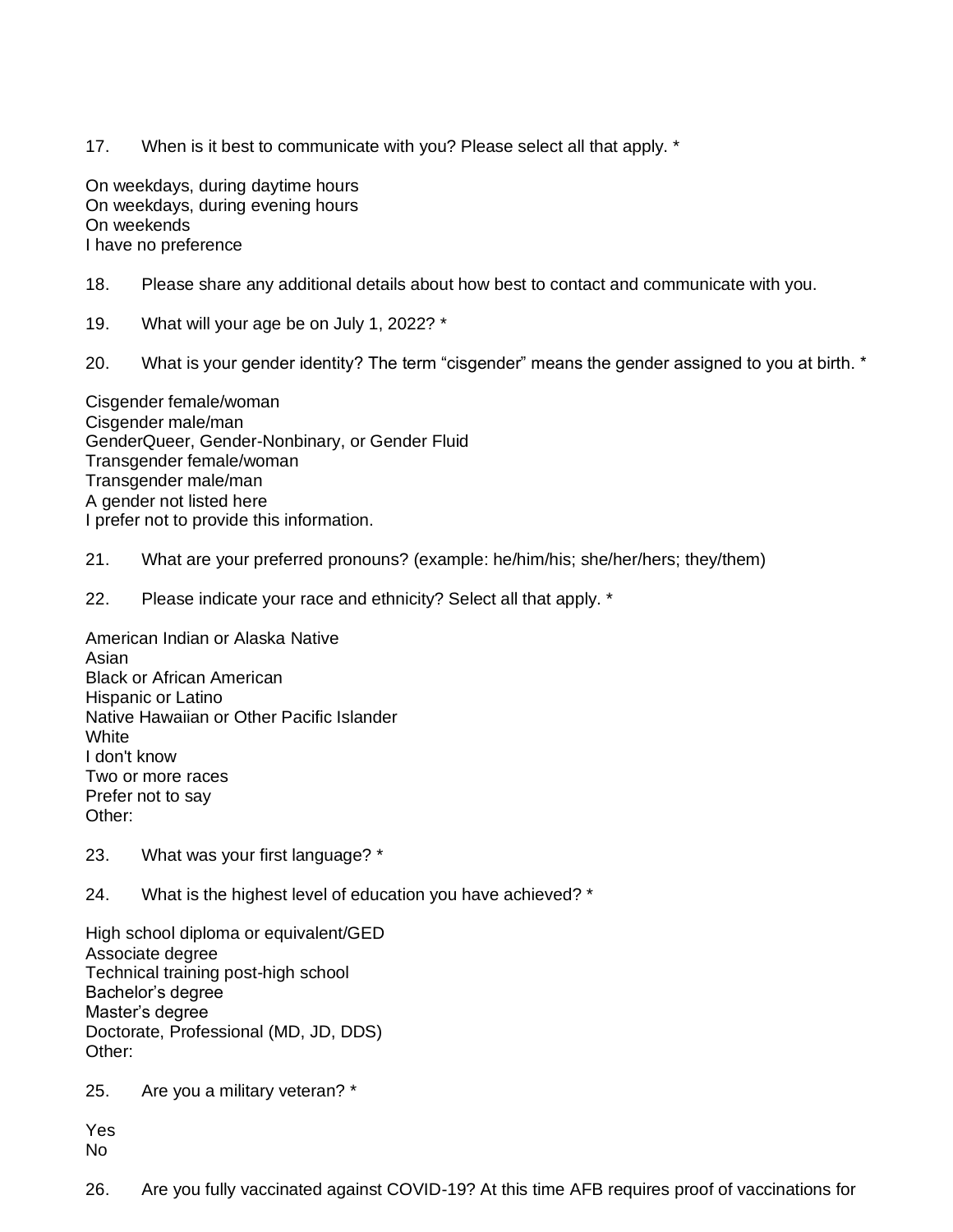all in-person events. \*

Yes No I can be fully vaccinated by July 15, 2022.

27. Are you an individual who is \*

blind low vision deafblind

28. I am currently: (select all that apply)  $*$ 

Full time employee Part-time employee Full-time student Part-time student Consultant or Business Owner Retired Other:

29. Who is your current employer? If retired or unemployed, indicate your most significant employer. \*

30. What is your current job title? \*

31. Do you currently manage other people? \*

Yes

No

32. If yes, how many?

33. Is your participation in this program being sponsored by your employer, university, or another organization? \*

### Yes

No

Unsure, I need more information about this.

34. If yes, please explain and provide sponsor contact information.

35. I work in the following sector, or if not currently employed, I have primarily worked in the following sector: \*

**Corporate Government** Non-profit Other:

36. Please tell us about any personal and professional organizations, agencies, or groups in which you are or have been involved. Describe your role(s).

Before answering questions in this section, please be sure you have read the participant selection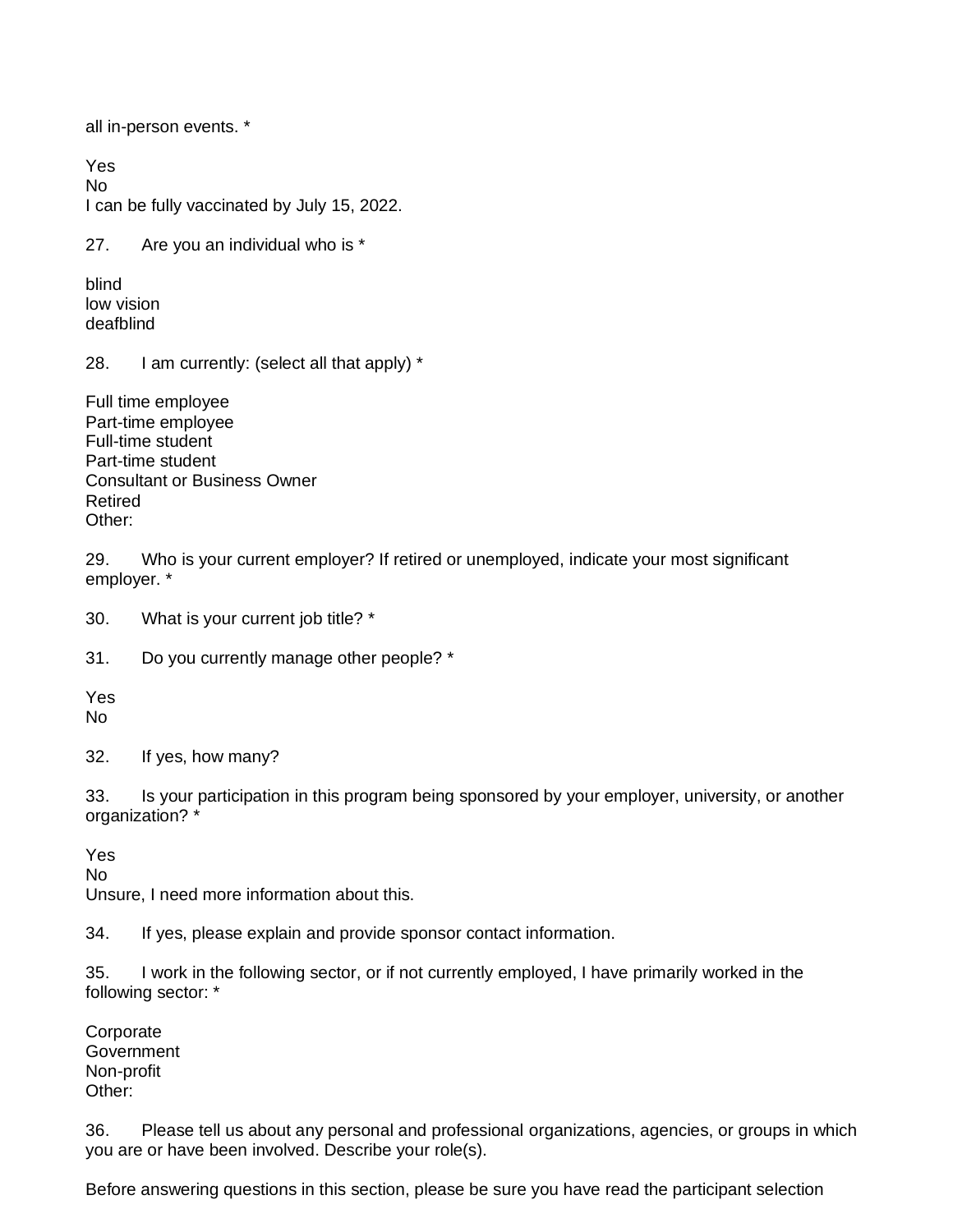criteria for the AFB Blind Leaders Development Program on the website.

(http://www.afb.org/BlindLeaders) You will be asked to upload a resumé at the end of this form. There are also several long-answer questions. We highly recommend that you write your answers in a word processing application first, then copy and paste them into this Google Form.

37. Describe your past or present leadership roles and accomplishments at work, within organizations, and/or in the community. Be as specific as possible. \*

38. Why do you want to participate in Blind Leaders? \*

39. Do you have previous experience as a mentor? If yes, please describe in detail. If no, please describe the skills you would bring to a mentoring relationship. \*

40. What skills or abilities do you possess that other Blind Leaders could benefit from learning? \*

41. I primarily use a \*

Windows computer Mac computer

42. I am competent in my skills to attend a virtual meeting using Zoom where I am expected to access documents and take notes. \*

Strongly agree Somewhat agree Neither agree nor disagree Somewhat disagree Strongly disagree

43. I have the hardware and software needed to use email, word processing, calendar, and the internet, as well as the Zoom meeting platform and a learning management system: \*

at home only at work only in both locations I do not have technology at all I'm not sure

44. How frequently do you use the following? \*

Frequently=daily or almost daily Regularly=at least 3 times per week Occasionally=a couple of times a month Rarely=a couple of times in the last 6 months Never=I have never used

Email

Calendar

Word Processing